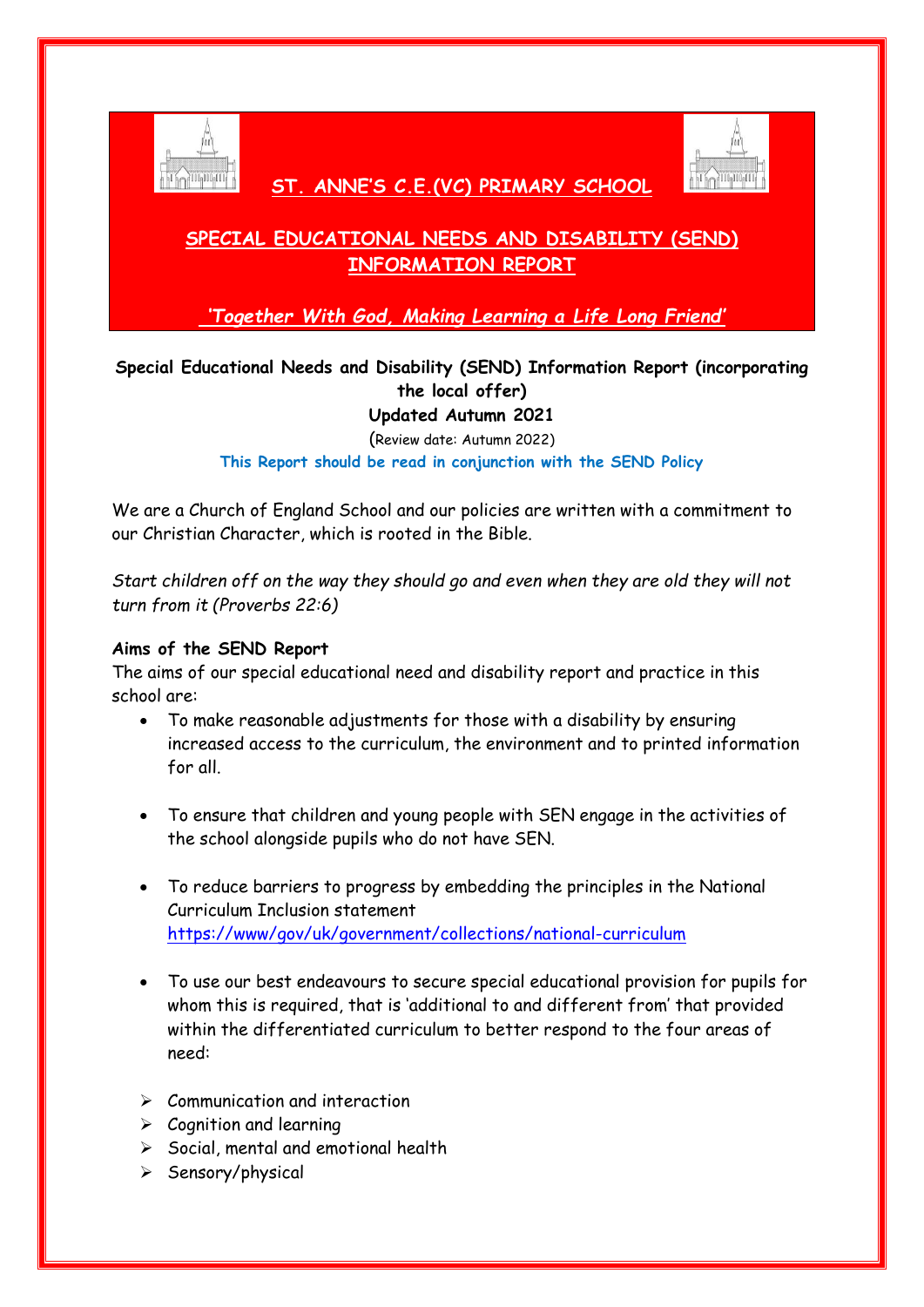- To request, monitor and respond to parent/carers' and pupils' views in order to evidence high levels of confidence and partnership.
- To ensure a high level of staff expertise to meet pupil need, through welltargeted continuing professional development.
- To ensure full inclusion and support for all pupils with medical conditions in all school activities through consultation with health and social care professionals.
- To work in a cooperative and productive partnership with the Local Authority and other outside agencies to ensure there is a multi-professional approach to meeting the needs of all vulnerable learners.

### **What are special educational needs?**

*"A child or young person has special educational needs if he or she has a learning difficulty or disability which calls for special educational provision to be made for him or her. A learning difficulty or disability is a significantly greater difficulty in learning than the majority of others of the same age. Special educational provision means educational or training provision that is additional to, or different from, that made generally for others of the same age in a mainstream setting in England...Health care provision or social care provision which educates or trains a child or young person is to be treated as special educational provision."* Code of Practice 2014.

#### **How does our school know if children need extra help?**

We know when pupils need help if:

- Concerns are raised by parents/carers, teachers, or the pupil's previous school
- Tracking of attainment outcomes indicate a lack of progress
- A pupil asks for help
- Pupil observation indicates that they have additional needs in one of the four areas:
- Communication and interaction
- Cognitional and learning
- Social, mental and emotional health
- Sensory/physical

**What should I do if I think my child may have special educational needs?**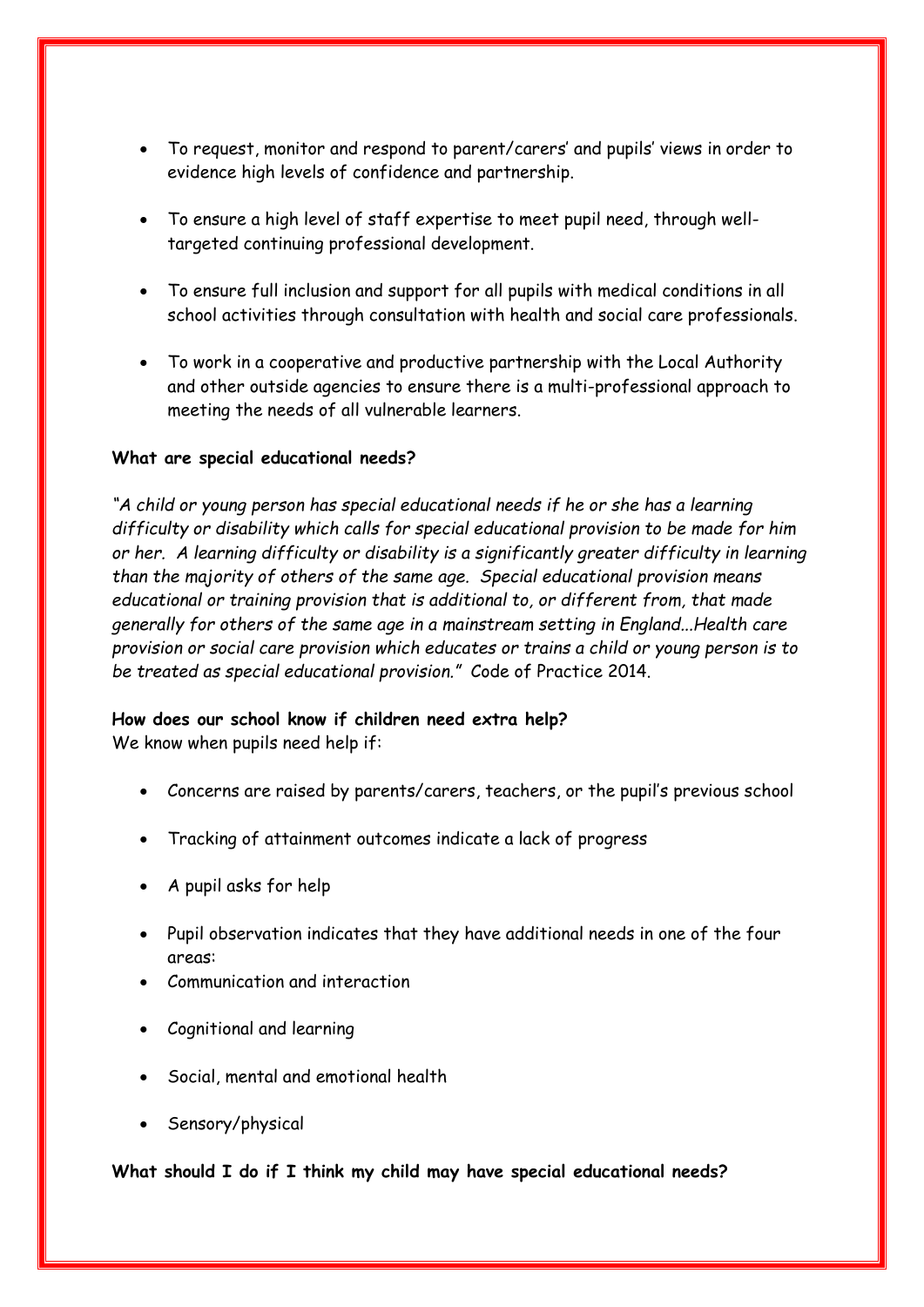- If you have concerns then first, please discuss these with your child's class teacher.
- This may result in a referral to the school SENDCo whose name is Miss Hannah Buckley and who you can contact via the school office; telephone 01782 503102 or email: [office@st-annes-brownedge.staffs.sch.uk](mailto:office@st-annes-brownedge.staffs.sch.uk) or Mr Edward Hobson (headteacher)
- The Governor with specific responsibility for SEND is Mrs Rachel Orbell who visits the school regularly.
- All parents will be listened to. Their views and their aspirations for their child will be central to the assessment and provision that is provided by the school.

#### **How will I know how the school supports my child?**

All pupils will be provided with high quality teaching that is differentiated to meet the diverse needs of all learners.

- Pupils with a disability will be provided with 'reasonable adjustments' in order to increase their access to the taught curriculum.
- The quality of teaching is monitored through a number of processes that includes:
- $\triangleright$  Classroom observation by the SENDCo and external verifiers.
- $\triangleright$  Ongoing assessment of progress of all pupils.
- $\triangleright$  Pupil progress termly meetings, head teacher and class teachers
- $\triangleright$  Ongoing assessment of progress made by pupil in specific intervention groups
- $\triangleright$  Work sampling on a termly basis
- $\triangleright$  Scrutiny of planning and books
- $\triangleright$  Teacher meetings with the SENDCo
- $\triangleright$  Pupil and parent feedback when reviewing target attainment
- $\triangleright$  Whole school pupil progress tracking
- Attendance and behaviour records
- Information on the quality of teaching will be collated in a report to governors and shared with parents in the SEND information Report.
- All pupils have individual curriculum targets set in line with national outcomes to ensure ambition. These are discussed with parents at events such as SENDCo Parents Evenings. Pupil's attainments to meet these targets are tracked using the whole school tracking system.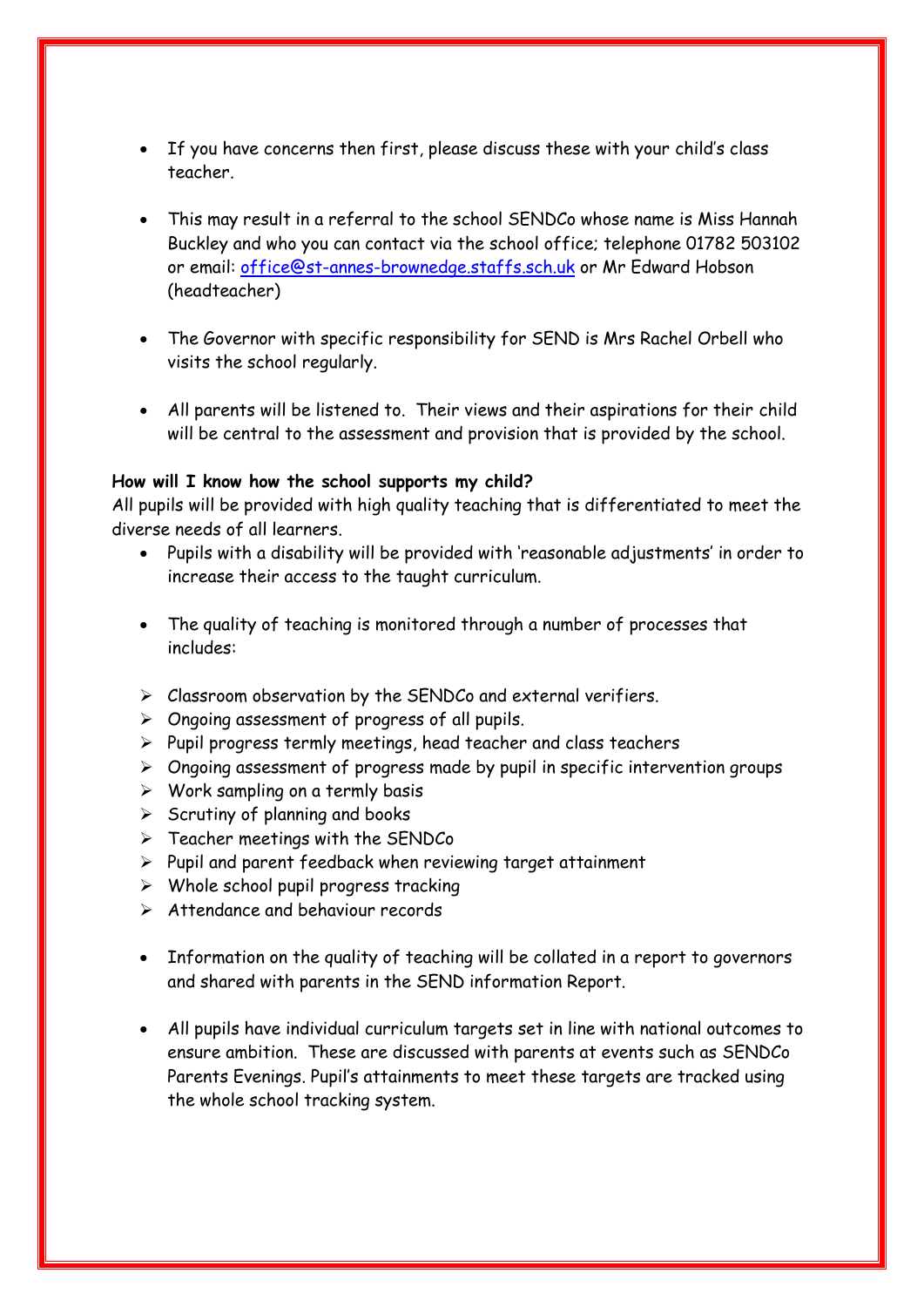- Pupils who are failing to make expected levels of progress are identified very quickly and are discussed in termly meetings that are undertaken between the class teacher and a member of the Senior Leadership team.
- Where it is decided that action is required to support increased rates of progress, this will follow an *assess, plan, do, review,* model.
- An individual assessment of the pupil will be undertaken in order to make an accurate assessment of their needs. Parents will always be invited to this early discussion to support the identification of action to improve outcomes.
- Additional action to increase the rate of progress will be then identified and recorded. This will include a review of the impact of the differentiated teaching being provided to the child and, if required, provision to the teacher of additional strategies to further support the success of the pupil.
- If review of the action taken indicates that 'additional and different from' support will be required, then the views of all involved including the parents and the pupil will be obtained and appropriate evidence-based interventions identified, recorded and implemented by the class teacher with advice from the SENDCo.
- Parents will be informed that the school considers their child may require SEN support and their partnership sought in order to improve attainments.
- SEN support will be recorded on an individual plan which will identify a clear set of expected outcomes, which will be stretching, ambitious and relevant academic and development targets. Progress towards these outcomes will be tracked and reviewed termly with the parents and the pupil.
- If progress rates are still judged to be inadequate despite the delivery of high quality interventions, advice will be sought from specialist external agencies regarding strategies to best meet the specific needs of a pupil. This will only be undertaken after parent permission has been obtained and may include referral to
	- Special Educational Needs Support Service (SENSS)
	- $\triangleright$  Behaviour Support Services
	- Dyslexia Centres
	- Autism Outreach Team
	- $\triangleright$  Hearing Impairment Team
	- $\triangleright$  Visual Impairment Team
	- Educational Psychology Service
	- $\triangleright$  Social Services
	- > Local Support Team
	- $\triangleright$  Speech and Language Team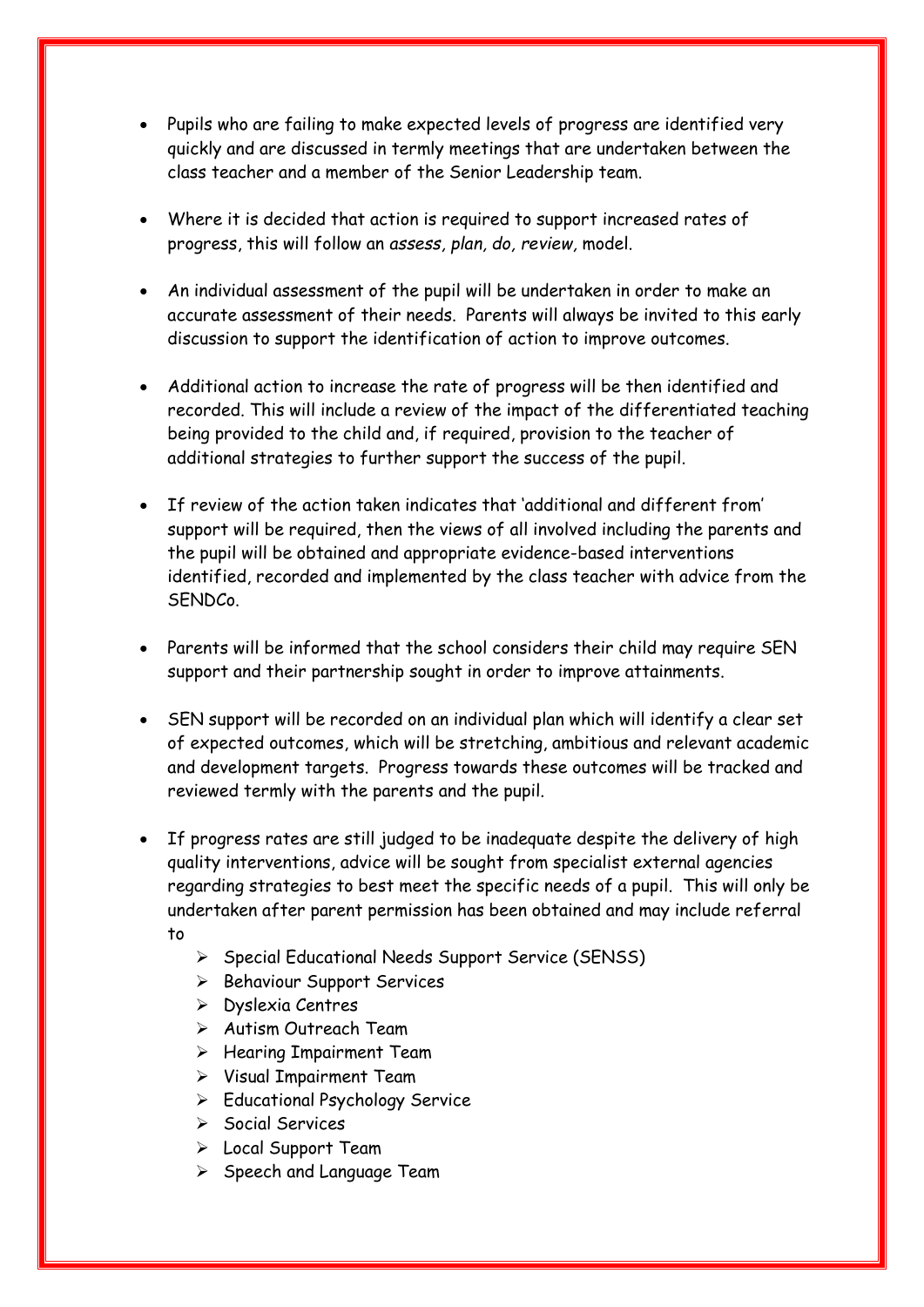- $\triangleright$  Occupational Therapy Team
- $\triangleright$  School Nurse
- CAMHS (Child and Adolescent Mental Health Service)
- For a very small percentage of pupils whose needs are significant and complex and who, despite relevant and purposeful action taken to meet their special needs, fail to make expected levels of progress, the school or parents may consider requesting an Education, Health and Care Needs assessment. This will be undertaken by the Local Authority. This may result in an Education, Health and Care (EHC) plan being provided. This is a child-centred document which sets out the aims and needs of the child and what needs to be done to support these aspirations.
- For pupils, where the special educational provision required to meet their needs cannot reasonably be provided from within the school's own resources, a request will be made to the local authority for additional funding (AEN: additional educational needs), to support very specific learning programmes. This funding is short term only.

#### **How will the curriculum be matched to my child's needs?**

 Teachers plan using pupils' achievement levels, differentiating work to match and challenge ability for all pupils in the classroom. When a pupil has been identified as having special needs, their work will be further differentiated by the class teacher to remove barriers to learning and enable them to access the curriculum more easily. In addition, they will be provided with additional support that may include specialised equipment or resources, ICT and/or additional adult help.

#### **How will I know how my child is doing?**

- Target reviews, baseline starting points and end of intervention attainment will be recorded on individual pupil plan's and shared with parents at review meetings.
- Attainments towards the identified outcomes will be shared with parents termly through the school reporting system and SEN Parent's Evenings. Parents may also find a home-school diary a useful tool to use to communicate with school staff.
- Parents are encouraged to arrange an appointment to discuss their child's progress with the class teacher, the SENDCo or a member of the senior leadership team, where appropriate, when the need arises rather than waiting for SEN Parents Evening. Please contact the school office to arrange an appointment.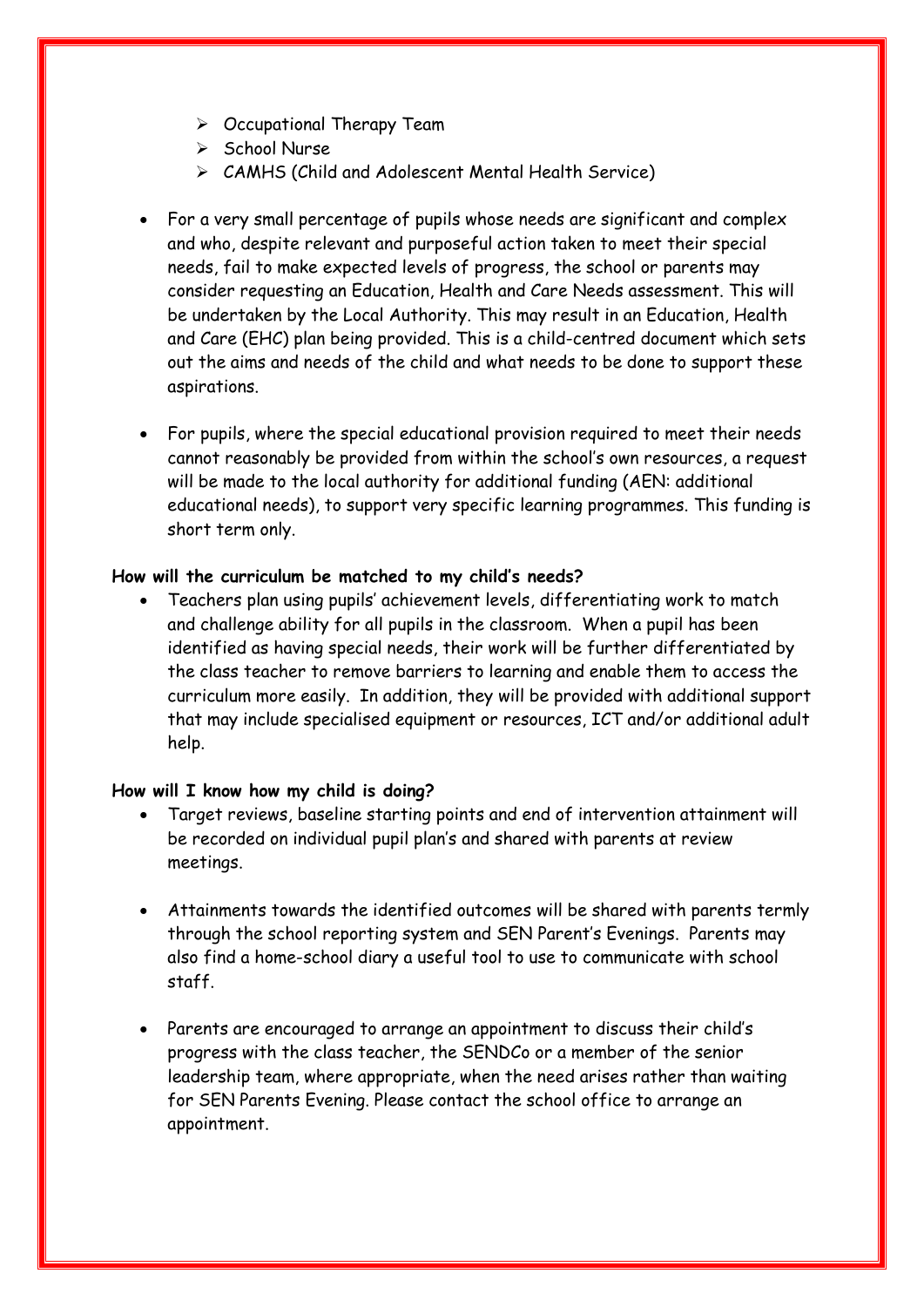#### **How will you help me to support my child's learning?**

- Please look at the school website. It can be found at www.st-annesbrownedge.staffs.sch.uk and includes links to websites and resources that we have found useful in supporting parents to help their child learn at home.
- The class teacher or SENDCo may also suggest additional ways of supporting your child's learning and these will be clearly identified on the child's individual plan.
- The school organises two separate SEN parent meetings during the year, whereby parents will be given the opportunity to discuss their child with the SENDCo and the class teacher. These are advertised in the school newsletter and on our website and aim to provide useful opportunities for parents to learn more about the pupil progress and attainment and the curriculum that is being offered to their child. Termly newsletters from each class teacher give details of the curriculum offered.
- Termly reviews will be held for children identified as having additional needs requiring an individual pupil plan.
- All pupils will be invited to their reviews, where appropriate. All individual targets will be discussed and agreed with them.
- Individual Pupil Plans to be signed by child, parent, teacher and SENCo.

### **What support will there be for my child's overall well-being?**

Our vision and values are at the heart of our school and we offer a wide variety of pastoral support for pupils. These include:

- $\triangleright$  An evaluated Personal, Social, Health and Economic (PHSE) curriculum that aims to provide pupils with the knowledge, understanding and skills they need to enhance their emotional and social knowledge and well-being.
- $\triangleright$  Pupil and Parent voice mechanisms are in place e.g. open-door policy, questionnaires, school council, parents forum. These are monitored for effectiveness by the Governor with responsibility for this area.
- $\triangleright$  Small group evidence-led interventions to support pupil's well-being are delivered to targeted pupils and groups.
- $\triangleright$  The school has gained Healthy School status which evidences the work undertaken within the school to support pupils' well-being and mental health.
- $\triangleright$  Attendance is monitored by the Education Welfare Officer.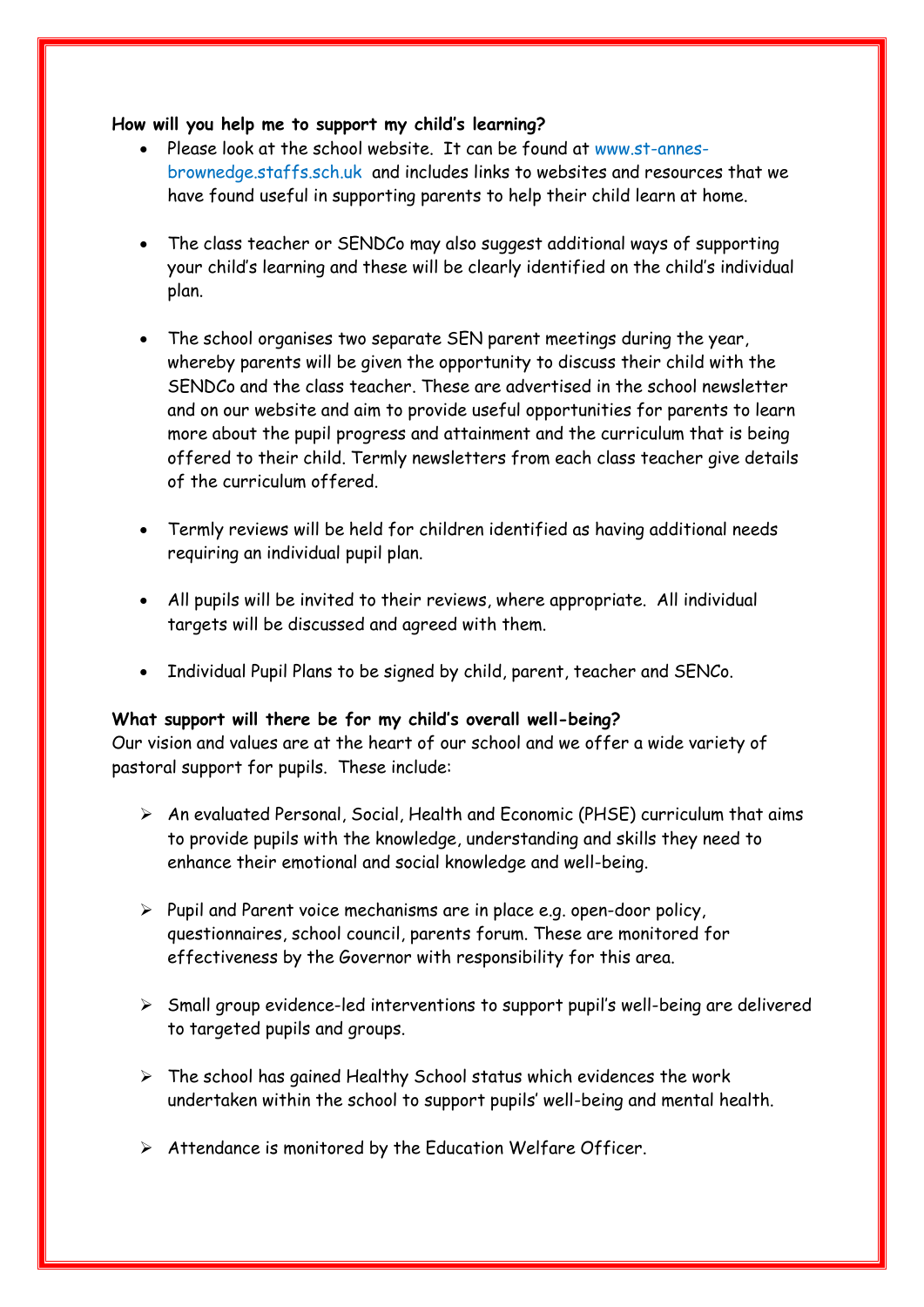- $\triangleright$  The school has successfully completed an annual Health and Safety audit.
- $\triangleright$  Pupils with social care needs or looked after children: The school works closely with the Local Support Team, Safeguarding and Social Services to support pupils. Appropriate services may include a Key worker such as Counsellor, Family Support Worker, Social Worker, as appropriate.

#### **Pupils with medical needs**

- Pupils with medical needs will be provided with a detailed Health Care Plan, compiled by the school nurse in partnership with parents and if appropriate, the pupil themselves. Staff who administer medicine complete training and are signed off by the school nurse as competent. All medicine administration procedures adhere to the LA policy and DfE guidelines included within **Supporting pupils at school with medical conditions (DfE) 2014**
- School works closely with outside support agencies, such as the hearing impaired service. It is possible for some medical checks to be done in school to save the necessity of a hospital visit.
- School have also assisted parents with securing medical aids for pupils, for example, wheel chairs.

## **What training do the staff who support children and young people with SEND undertake?**

In the last two years school staff have received a range of training at three levels: awareness, enhanced and specialist.

Awareness training has been provided to staff on:

- How to support pupils with a diagnosis of, or indicators of, dyslexia.
- How to support all children with spelling.
- How to support children with Autism.
- Positive Handling
- How to support individual pupils with behavioural difficulties.
- How to support pupils with speech, language and communication difficulties.
- School Nurse support for epilepsy, asthma, epi-pens and Care Plans
- Diabetic Nurse for specific pupils

Enhanced training has been provided to Teachers, TAs' and the SENDCo on:

First Aid level 1: teachers, TA's and lunchtime supervisors.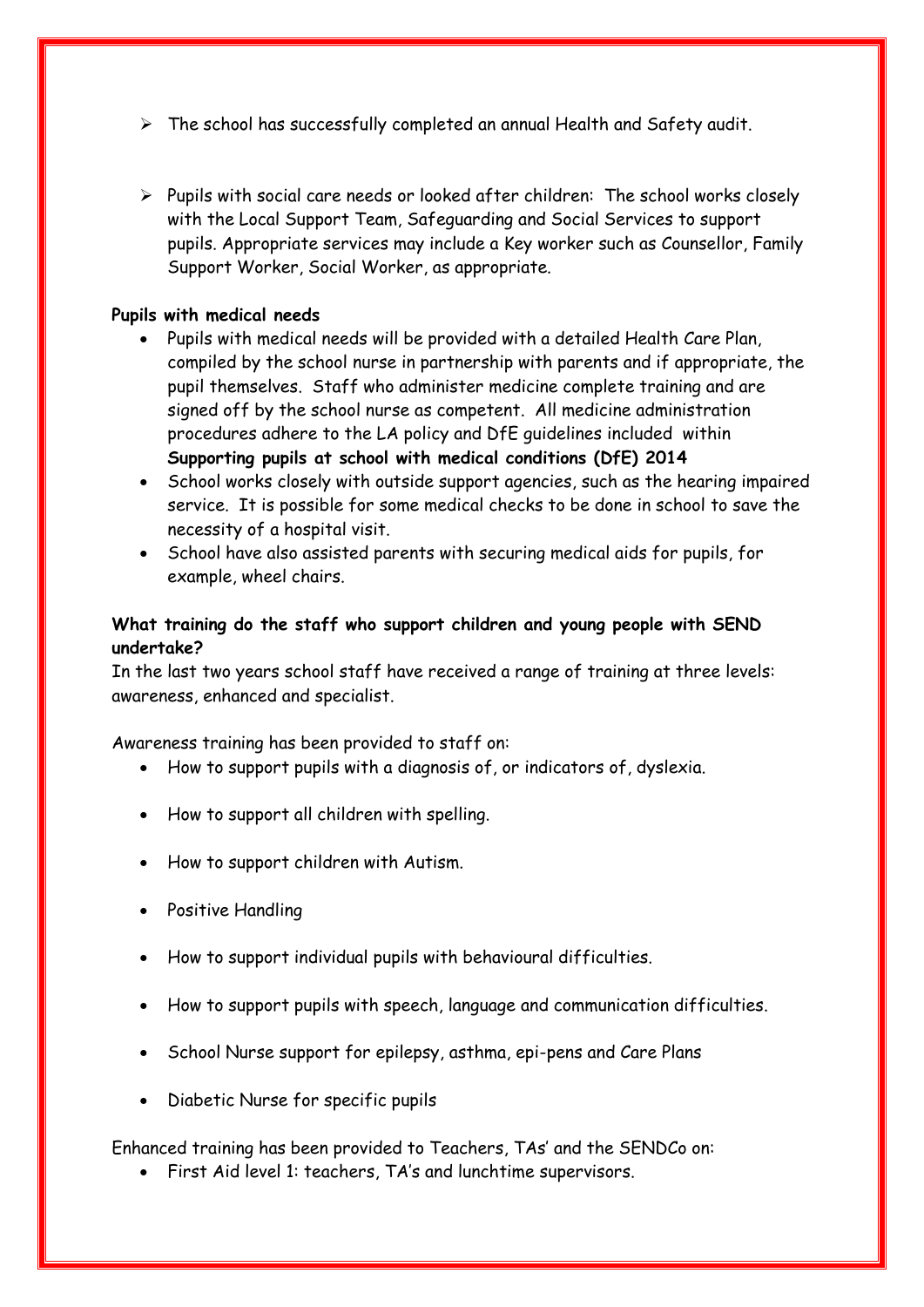- Renewal of Safeguarding level 1.
- Leading a nurture group
- Attendance at the termly SENCo Update
- Attendance at SEND Reform consultations
- Autism Education Trust Tier 1 training for all staff, to support all pupils with ASD.

Specialist training has been provided to support individual pupils:

- The school has regular visits from SENSS specialist teachers, the Learning Support Team, the Behaviour Support Team, Autism Outreach and an Educational Psychologist who provide advice for parents and staff to support the success and progress of individual pupils.
- TA's accompany target pupils to termly Speech therapy sessions enabling them to deliver the programme in school on a daily basis. A specialist speech therapist also visits the school on a weekly basis to work with one pupil and a TA who then delivers the intensive programme daily.
- The SENDCo works alongside Key Learning Centres (KLC's) for behaviour, learning and physical development.

**How will my child be included in activities outside the classroom including school trips?**

 Risk assessments will be carried out and procedures are put in place to enable all children to participate in all school activities.

#### **How accessible is the school environment?**

- The school is fully accessible for wheelchair users there are ramps for access from outside to the Reception area, also to year 1 and Reception classes. There is a lift inside school.
- One toilet has been adapted to ensure accessibility for visitors with a disability.
- All steps edged with white to ensure they are easier for those with visual impairments to negotiate.
- A disabled parking spot is marked and located in the village hall car park.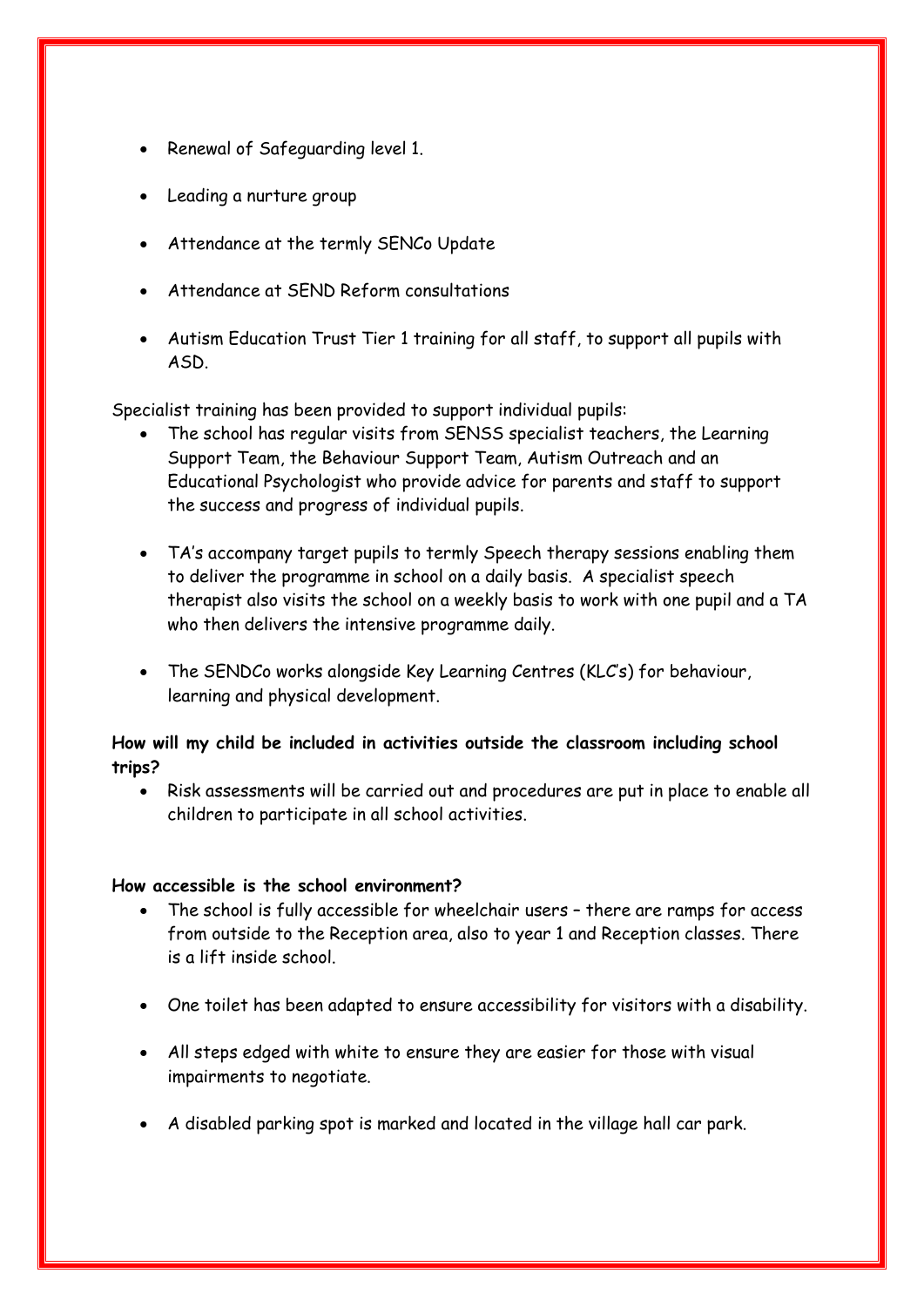Our Accessibility Plan describing the actions the school has taken to increase access to the environment, the curriculum and to printed information is available via the school website. See also SEND Policy

# **How will the school prepare and support my child when joining or transferring to a new school?**

A number of strategies are in place to enable effective transition for pupils. These include:

## **On entry:**

- A planned programme of visits is provided in the summer term for pupils due to start in September.
- Parents/carers are invited to a meeting at the school and are provided with a range of information to support them in enabling their child to settle into the school routine.
- The SENDCo meets with all new parents of pupils who are known to have SEND to allow concerns to be raised and solutions to any perceived challenges to be located prior to entry.
- If a pupil is transferring from another school, the previous school records will be requested immediately and a meeting will be set up with parents to identify and reduce any concerns.

### **Transition to the next school:**

- The transition programme in place for pupils in Year 6 provides a number of opportunities for pupils and parents to meet staff in the new school. These opportunities are further enhanced for pupils with SEN and additional transition visits may be arranged as required.
- Termly meetings with SENDCos from surrounding primary schools and high school.
- The Annual Review in Year 5 for pupils with an Education, Health and Care plan begins the process where parents are supported to make decisions regarding secondary school choice, high school SENDCos are invited to attend these.
- Parents are encouraged to consider options for the next phase of education and the school will involve outside agencies, as appropriate, to ensure information is comprehensive but accessible.
- Parents may like to take advantage of the support offered by the independent Staffordshire School Choice. Information on this service is located on the Staffordshire website at [http://www.staffordshire.gov.uk/education/schoolsandcolleges/admissions.schoi](http://www.staffordshire.gov.uk/education/schoolsandcolleges/admissions.schoicechoice/homepage.aspx) [cechoice/homepage.aspx](http://www.staffordshire.gov.uk/education/schoolsandcolleges/admissions.schoicechoice/homepage.aspx)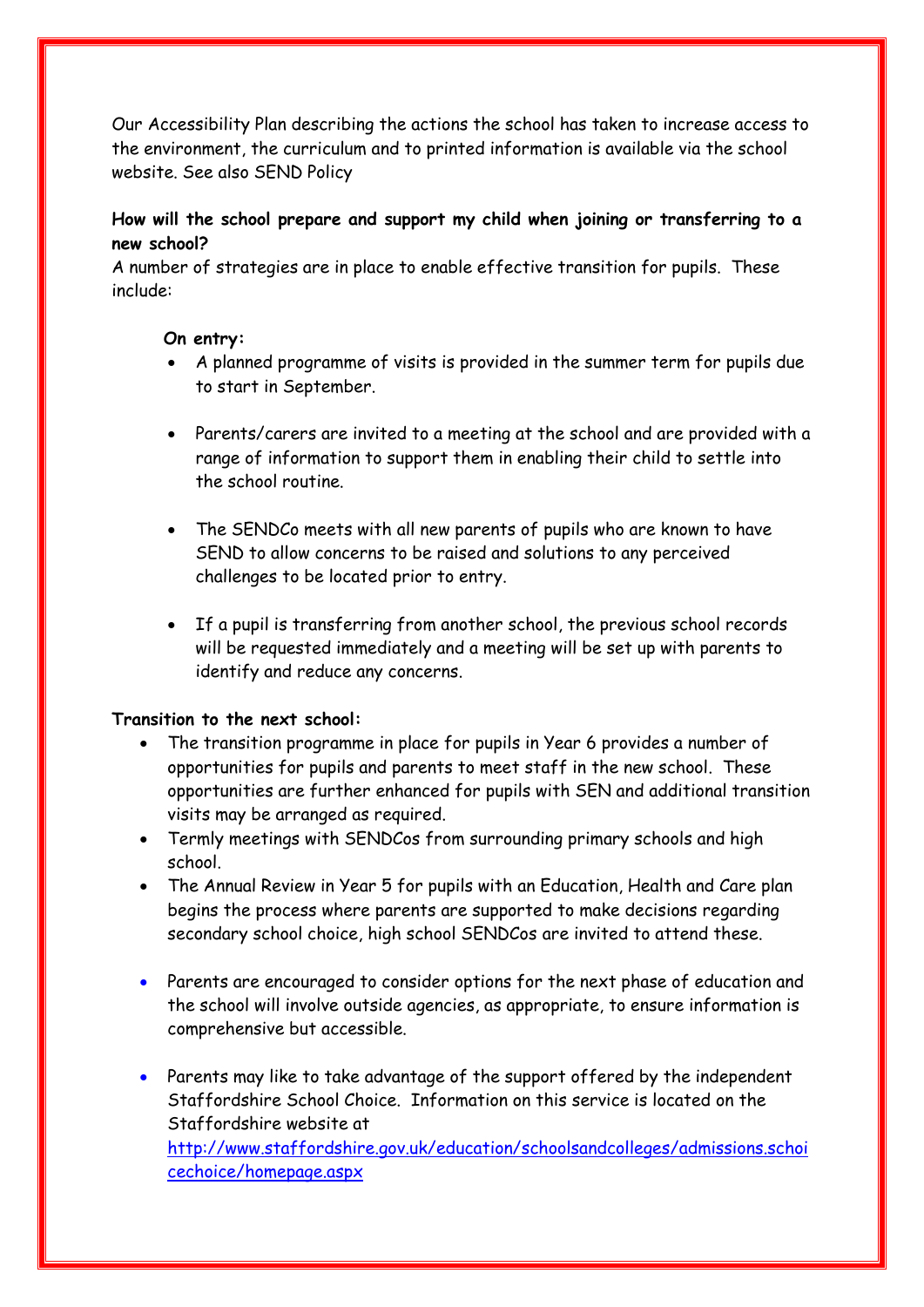- Accompanied visits to other providers may be arranged as appropriate for parents and children.
- For pupils transferring to local schools, the SENDCos of both schools will meet to discuss the needs of pupils with SEN in order to ensure a smooth transition.
- The records of pupils who leave the school mid phase will be transferred within five working days of the parents notifying their child has been enrolled at another school.

## **How are the school's resources allocated and matched to children's special educational needs?**

The school receives funding to respond to the needs of pupils with SEND from a number of sources:

- A proportion of the funds allocated per pupil to the school to provide for their education (the Age Weighted Pupil Unit) – all pupils;
- The Notional SEN budget;
- Pupil Premium funding for pupils who meet certain criteria.
- In addition, for those pupils with the most complex needs, the school may be allocated Additional Educational Needs funding.

Funding is then used to provide the equipment and facilities to support pupils through:

- In class support from teaching assistants
- Small group support from teaching assistants eg Nurture groups; specific intervention groups for literacy, numeracy, speech and language or social support.
- Specialist support from teachers e.g. 1:1 tuition
- In-class 1:1 support
- Bought in support from external agencies eg access arrangement assessments, speech and language support; additional SENSS support over and above the school's allocated hours
- Parent workshops
- Provision of specialist resources eg assessment software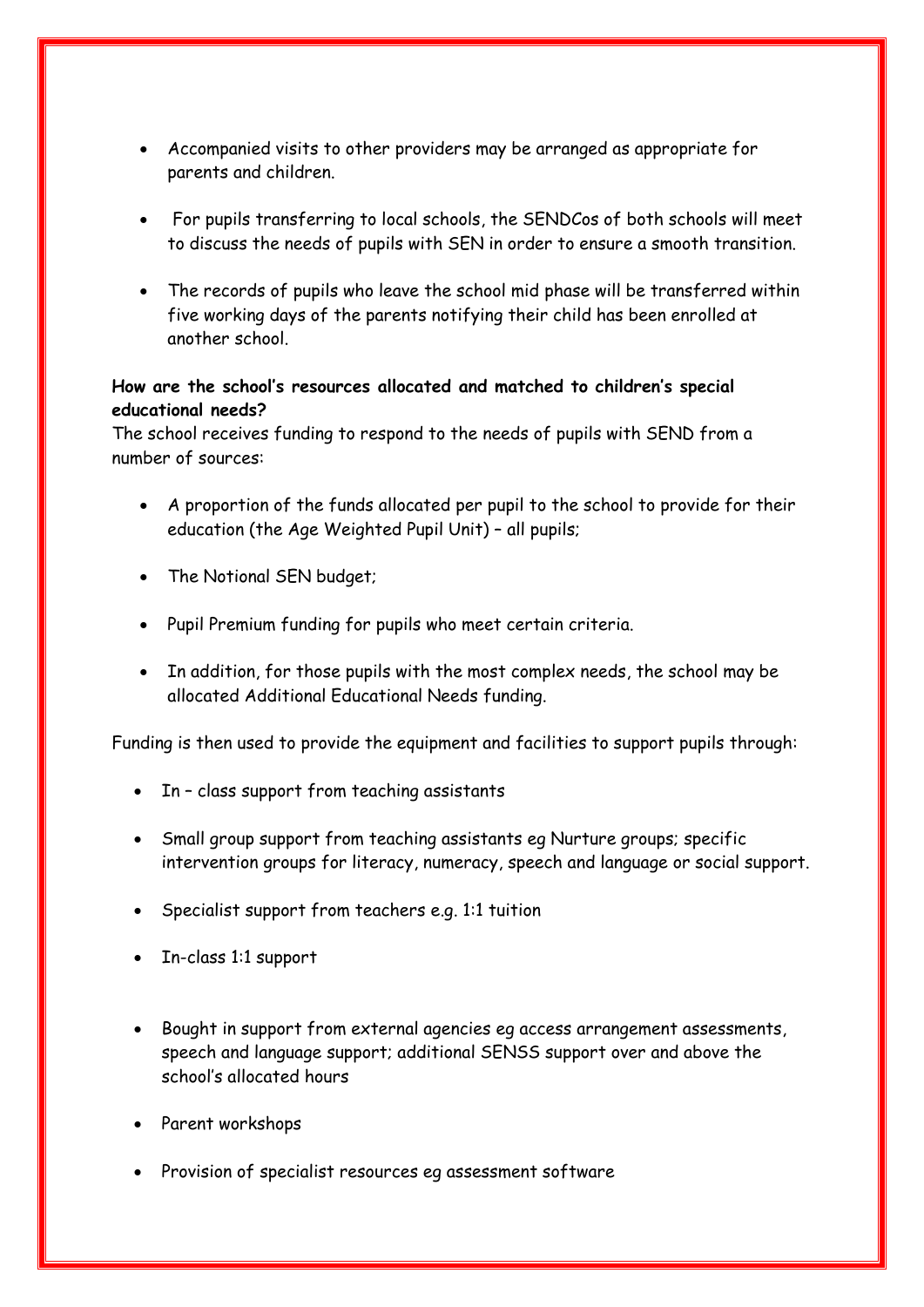CPD relating to SEND for staff.

#### **How is the decision made about how much support my child will receive?**

 For pupils with SEND but without an Education, Health and Care plan, the decision regarding the support required will be taken at joint meetings with the SENDCo, class teacher and parent. For pupils with an Education, Health and Care plan, this decision will be reached when the plan is produced or at the Annual Review.

## **How will I be involved in discussions about, and planning for, my child's education?** This may be through:

- Discussions with the class teacher, SENCo or senior leadership team member
- During parents evening

#### **Who can I contact for further information or if I have any concerns?**

If you wish to discuss your child's educational needs or are unhappy about something regarding your child's schooling, please contact the following:

- Your child's class teacher
- The SENDCo
- The Headteacher
- For complaints please contact school for the Complaints policy
- The School Governor with responsibility for SEN is Mrs Rachel Orbell.
- The Chair of Governors is Mrs Rachel Orbell.

### **Support services for parents of pupils with SEN include:**

- **Parent Partnership**  [http://www.staffordshire.gov.uk/education/welfareservice.SpecialEducationalN](http://www.staffordshire.gov.uk/education/welfareservice.SpecialEducationalNeeds/spps/home.aspx) [eeds/spps/home.aspx](http://www.staffordshire.gov.uk/education/welfareservice.SpecialEducationalNeeds/spps/home.aspx)
- If you have a general enquiry, would like to speak to one of the team or are a parent wanting to request information and support please telephone 01785 356921 during office hours. Alternatively email on spps@staffordshire.gov.uk
- **Parent in the Know** newsletters [http://www.staffordshire.gov.uk/education/welfareservice/SpecialEducationalN](http://www.staffordshire.gov.uk/education/welfareservice/SpecialEducationalNeeds/spps/newsletter/newsletters.aspx) [eeds/spps/newsletter/newsletters.aspx](http://www.staffordshire.gov.uk/education/welfareservice/SpecialEducationalNeeds/spps/newsletter/newsletters.aspx)